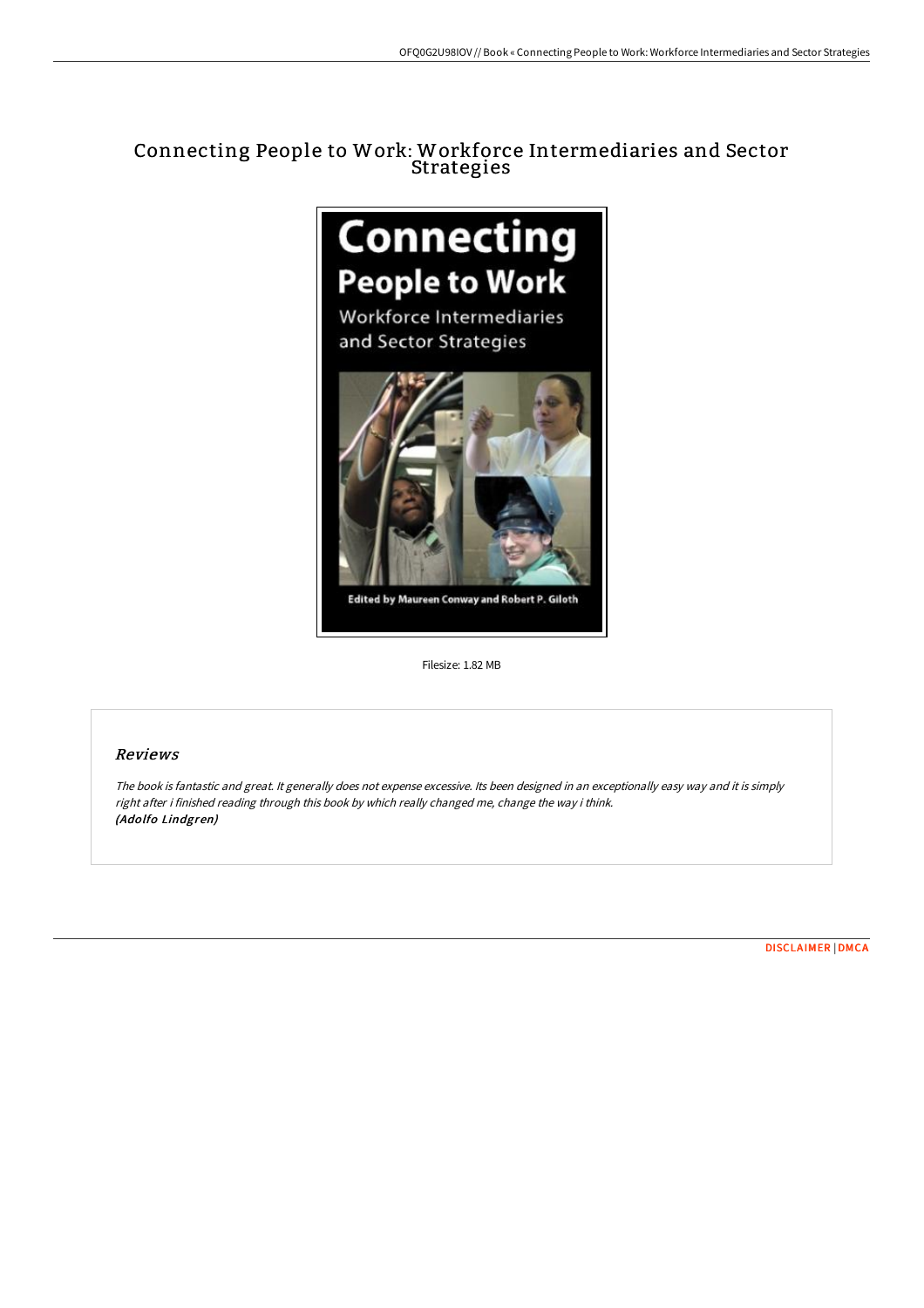## CONNECTING PEOPLE TO WORK: WORKFORCE INTERMEDIARIES AND SECTOR STRATEGIES



Createspace, United States, 2014. Paperback. Book Condition: New. 221 x 152 mm. Language: English . Brand New Book \*\*\*\*\* Print on Demand \*\*\*\*\*.With many Americans striving to build their skills to get jobs in a rapidly changing economy, the workforce development field has seen a significant increase in sector strategies, which focus on the specific skills that employers need and address the real-world challenges facing lowincome workers. Maureen Conway and Robert P. Giloth deliver a robust volume featuring perspectives from prominent nonprofit and philanthropy leaders, academics and researchers to capture how sector-based workforce development, in industries ranging from health to construction, has evolved over 30 years - and how it can continue to grow and inform future investments and policy decisions. The book offers lessons for policymakers, philanthropic investors, researchers and local leaders interested in policies and practices that support strong businesses while helping struggling Americans connect to good jobs. Connecting People to Work features case studies of organizations implementing sector-based workforce development strategies in the health care, construction, manufacturing and restaurant industries, and highlights how policy and economic changes and new practices among education and training institutions are affecting workforce development efforts. It also includes evaluation results and a review of major sector-financing strategies. The book discusses the need for these workforce strategies at a time when many people are out of work or underemployed and face a labor market that is difficult to navigate. Too many workers today earn too little to make ends meet, and they often lack the time or resources to participate in local education programs that may or may not help them find work. Many low-wage workers often need additional support as they go through training, an approach generally adopted by sector strategies. The results chronicled in the book make clear that such strategies...

B Read Connecting People to Work: Workfor ce [Intermediaries](http://digilib.live/connecting-people-to-work-workforce-intermediari.html) and Sector Strategies Online B Download PDF Connecting People to Work: Workforce [Intermediaries](http://digilib.live/connecting-people-to-work-workforce-intermediari.html) and Sector Strategies